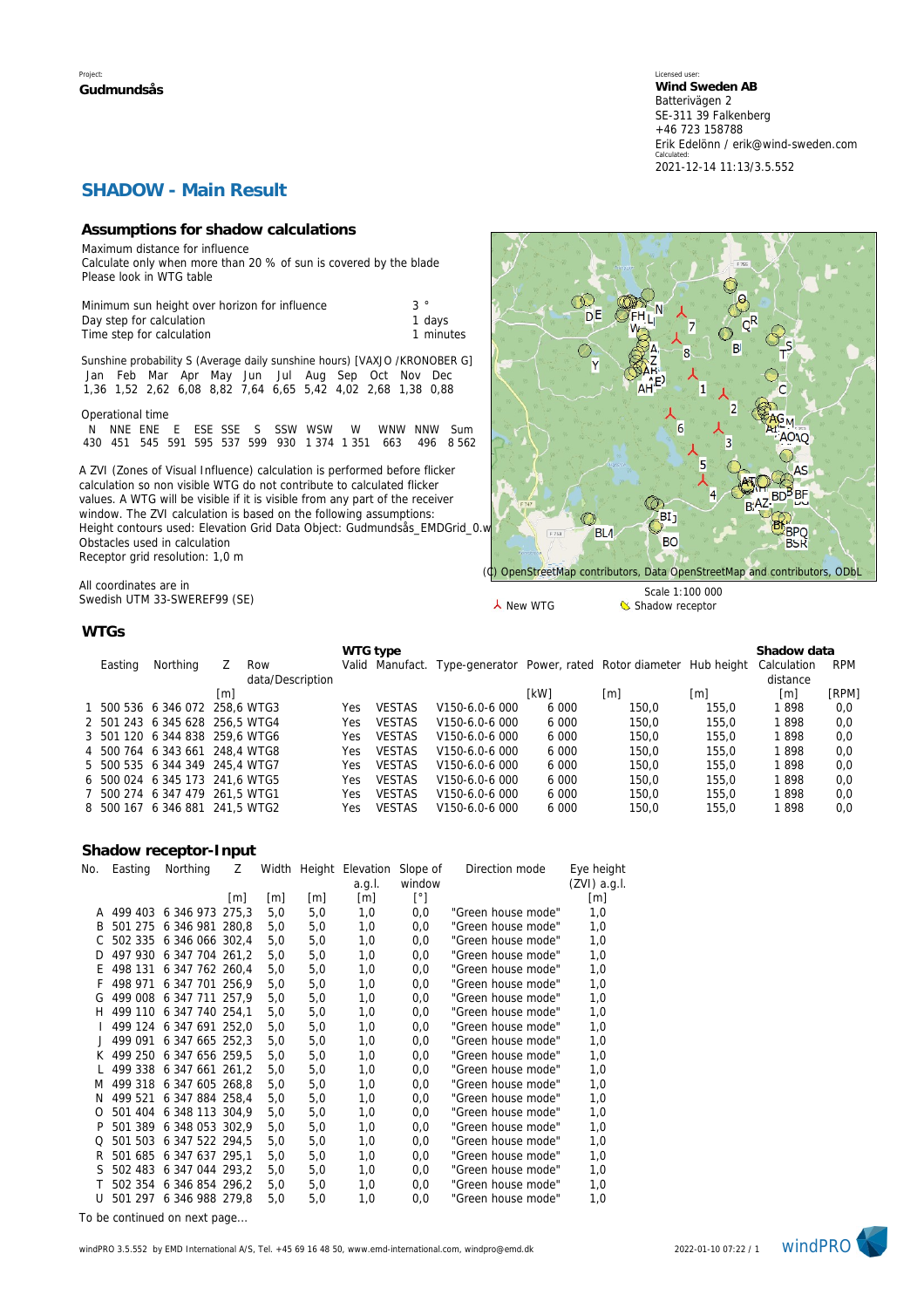# **SHADOW - Main Result**

|           |            | continued from previous page |                   |                   |                   |                                           |              |                    |                            |
|-----------|------------|------------------------------|-------------------|-------------------|-------------------|-------------------------------------------|--------------|--------------------|----------------------------|
| No.       | Easting    | Northing                     | Ζ                 |                   |                   | Width Height Elevation Slope of<br>a.g.l. | window       | Direction mode     | Eye height<br>(ZVI) a.g.l. |
|           |            |                              | $\lceil m \rceil$ | $\lceil m \rceil$ | $\lceil m \rceil$ | $\lceil m \rceil$                         | $[^{\circ}]$ |                    | [m]                        |
| V         |            | 499 442 6 346 830 264,0      |                   | 5,0               | 5,0               | 1,0                                       | 0,0          | "Green house mode" | 1,0                        |
| W         | 498 942    | 6 347 453 248,5              |                   | 5,0               | 5,0               | 1,0                                       | 0,0          | "Green house mode" | 1,0                        |
| X         | 498 919    | 6 347 393 247,2              |                   | 5,0               | 5,0               | 1,0                                       | 0,0          | "Green house mode" | 1,0                        |
| Y         | 498 079    | 6 346 601 222,7              |                   | 5,0               | 5,0               | 1,0                                       | 0,0          | "Green house mode" | 1,0                        |
| Ζ         | 499 398    | 6 346 712 259,7              |                   | 5,0               | 5,0               | 1,0                                       | 0,0          | "Green house mode" | 1,0                        |
| AA        |            | 499 292 6 346 554 260,3      |                   | 5,0               | 5,0               | 1,0                                       | 0,0          | "Green house mode" | 1,0                        |
| AB        | 499 244    | 6 346 473 263,4              |                   | 5,0               | 5,0               | 1,0                                       | 0,0          | "Green house mode" | 1,0                        |
| AC        | 499 255    | 6 346 361 258,2              |                   | 5,0               | 5,0               | 1,0                                       | 0,0          | "Green house mode" | 1,0                        |
| AD        | 499 407    | 6 346 279 240,6              |                   | 5,0               | 5,0               | 1,0                                       | 0,0          | "Green house mode" | 1,0                        |
| AE        | 499 335    | 6 346 234 243,5              |                   | 5,0               | 5,0               | 1,0                                       | 0,0          | "Green house mode" | 1,0                        |
| AF        | 499 215    | 6 346 150 259,5              |                   | 5,0               | 5,0               | 1,0                                       | 0,0          | "Green house mode" | 1,0                        |
| AG        | 502 118    | 6 345 403 302,1              |                   | 5,0               | 5,0               | 1,0                                       | 0,0          | "Green house mode" | 1,0                        |
| AH        | 499 128    | 6 346 079 265,3              |                   | 5,0               | 5,0               | 1,0                                       | 0,0          | "Green house mode" | 1,0                        |
| AI        |            | 502 044 6 345 171 280,5      |                   | 5,0               | 5,0               | 1,0                                       | 0,0          | "Green house mode" | 1,0                        |
| AJ        |            | 502 186 6 345 206 297,9      |                   | 5,0               | 5,0               | 1,0                                       | 0,0          | "Green house mode" | 1,0                        |
|           |            | AK 502 153 6 345 276 299,4   |                   | 5,0               | 5,0               | 1,0                                       | 0,0          | "Green house mode" | 1,0                        |
| AL        | 502 187    | 6 345 285 299,9              |                   | 5,0               | 5,0               | 1,0                                       | 0,0          | "Green house mode" | 1,0                        |
|           | AM 502 329 | 6 345 299 297,7              |                   | 5,0               | 5,0               | 1,0                                       | 0,0          | "Green house mode" | 1,0                        |
|           | AN 502 243 | 6 345 068 296,8              |                   | 5,0               | 5,0               | 1,0                                       | 0,0          | "Green house mode" | 1,0                        |
|           | AO 502 361 | 6 344 987 300,2              |                   | 5,0               | 5,0               | 1,0                                       | 0,0          | "Green house mode" | 1,0                        |
| AP        | 502 398    | 6 344 914 292,8              |                   | 5,0               | 5,0               | 1,0                                       | 0,0          | "Green house mode" | 1,0                        |
|           | AQ 502 671 | 6 344 971 307,9              |                   | 5,0               | 5,0               | 1,0                                       | 0,0          | "Green house mode" | 1,0                        |
|           | AR 502 697 | 6 344 946 305,9              |                   | 5,0               | 5,0               | 1,0                                       | 0,0          | "Green house mode" | 1,0                        |
| AS        | 502 681    | 6 344 223 290,7              |                   | 5,0               | 5,0               | 1,0                                       | 0,0          | "Green house mode" | 1,0                        |
|           |            | AT 501 482 6 343 959 254,1   |                   | 5,0               | 5,0               | 1,0                                       | 0,0          | "Green house mode" | 1,0                        |
| AU        | 501 717    | 6 343 767 253,0              |                   | 5,0               | 5,0               | 1,0                                       | 0,0          | "Green house mode" | 1,0                        |
| AV        |            | 501 770 6 343 556 248,9      |                   | 5,0               | 5,0               | 1,0                                       | 0,0          | "Green house mode" | 1,0                        |
|           |            | AW 501 799 6 343 543 248,1   |                   | 5,0               | 5,0               | 1,0                                       | 0,0          | "Green house mode" | 1,0                        |
| AX        |            | 501 732 6 343 525 249,5      |                   | 5,0               | 5,0               | 1,0                                       | 0,0          | "Green house mode" | 1,0                        |
| AY        |            | 501 790 6 343 506 248,4      |                   | 5,0               | 5,0               | 1,0                                       | 0,0          | "Green house mode" | 1,0                        |
|           |            | AZ 501 788 6 343 485 248,0   |                   | 5,0               | 5,0               | 1,0                                       | 0,0          | "Green house mode" | 1,0                        |
|           |            | BA 501 567 6 343 397 253,5   |                   | 5.0               | 5.0               | 1,0                                       | 0,0          | "Green house mode" | 1,0                        |
| BB        | 502 107    | 6 343 627 254,8              |                   | 5,0               | 5,0               | 1,0                                       | 0,0          | "Green house mode" | 1,0                        |
| ВC        |            | 502 140 6 343 641 255,6      |                   | 5,0               | 5,0               | 1,0                                       | 0,0          | "Green house mode" | 1,0                        |
|           |            | BD 502 175 6 343 638 256,7   |                   | 5,0               | 5,0               | 1,0                                       | 0,0          | "Green house mode" | 1,0                        |
|           | BE 502 484 | 6 343 737 260,0              |                   | 5,0               | 5,0               | 1,0                                       | 0,0          | "Green house mode" | 1,0                        |
| BF        |            | 502 692 6 343 672 257.6      |                   | 5,0               | 5,0               | 1,0                                       | 0,0          | "Green house mode" | 1,0                        |
| BG        |            | 502 680 6 343 540 267,2      |                   | 5,0               | 5,0               | 1,0                                       | 0,0          | "Green house mode" | 1,0                        |
| BH        |            | 502 216 6 342 961 270,3      |                   | 5,0               | 5,0               | 1,0                                       | 0,0          | "Green house mode" | 1,0                        |
| BI        |            | 499 612 6 343 171 219,2      |                   | 5,0               | 5,0               | 1,0                                       | 0,0          | "Green house mode" | 1,0                        |
| BJ        | 499 727    | 6 343 101 228,7              |                   | 5,0               | 5,0               | 1,0                                       | 0,0          | "Green house mode" | 1,0                        |
| ВK        | 499 597    | 6 343 146 219,4              |                   | 5,0               | 5,0               | 1,0                                       | 0,0          | "Green house mode" | 1,0                        |
| BL        | 498 134    | 6 342 782 199,7              |                   | 5,0               | 5,0               | 1,0                                       | 0,0          | "Green house mode" | 1,0                        |
| ВM        | 498 179    | 6 342 772                    | 196,7             | 5,0               | 5,0               | 1,0                                       | 0,0          | "Green house mode" | 1,0                        |
| ΒN        |            | 499 702 6 342 623 240,9      |                   | 5,0               | 5,0               | 1,0                                       | 0,0          | "Green house mode" | 1,0                        |
| BO        | 499 688    | 6 342 582 240,7              |                   | 5,0               | 5,0               | 1,0                                       | 0,0          | "Green house mode" | 1,0                        |
| <b>BP</b> | 502 492    | 6 342 808 259,9              |                   | 5,0               | 5,0               | 1,0                                       | 0,0          | "Green house mode" | 1,0                        |
|           | BQ 502 642 | 6 342 793 260,9              |                   | 5,0               | 5,0               | 1,0                                       | 0,0          | "Green house mode" | 1,0                        |
|           | BR 502 657 | 6 342 558 248,9              |                   | 5,0               | 5,0               | 1,0                                       | 0,0          | "Green house mode" | 1,0                        |
| <b>BS</b> | 502 481    | 6 342 556 244,3              |                   | 5,0               | 5,0               | 1,0                                       | 0,0          | "Green house mode" | 1,0                        |

#### **Calculation Results**

Shadow receptor

|   | <u></u>            |                              |                         |                            |  |  |  |
|---|--------------------|------------------------------|-------------------------|----------------------------|--|--|--|
|   | Shadow, worst case |                              | Shadow, expected values |                            |  |  |  |
|   |                    | No. Shadow hours Shadow days |                         | Shadow hours<br>Max shadow |  |  |  |
|   | per year           | per year                     | hours per day           | per year                   |  |  |  |
|   | [h/year]           | [days/year]                  | [h/day]                 | [h/year]                   |  |  |  |
| A | 90:38              | 175                          | 0:46                    | 21:13                      |  |  |  |
| B | 80:55              | 202                          | 0:34                    | 16:50                      |  |  |  |
| C | 24:27              | 92                           | 0:30                    | 3:45                       |  |  |  |
| D | 0:00               | $\Omega$                     | 0:00                    | 0:00                       |  |  |  |
| E | 0:00               | $\Omega$                     | 0:00                    | 0:00                       |  |  |  |
|   | 22:36              | 69                           | 0:27                    | 3:12                       |  |  |  |

*To be continued on next page...*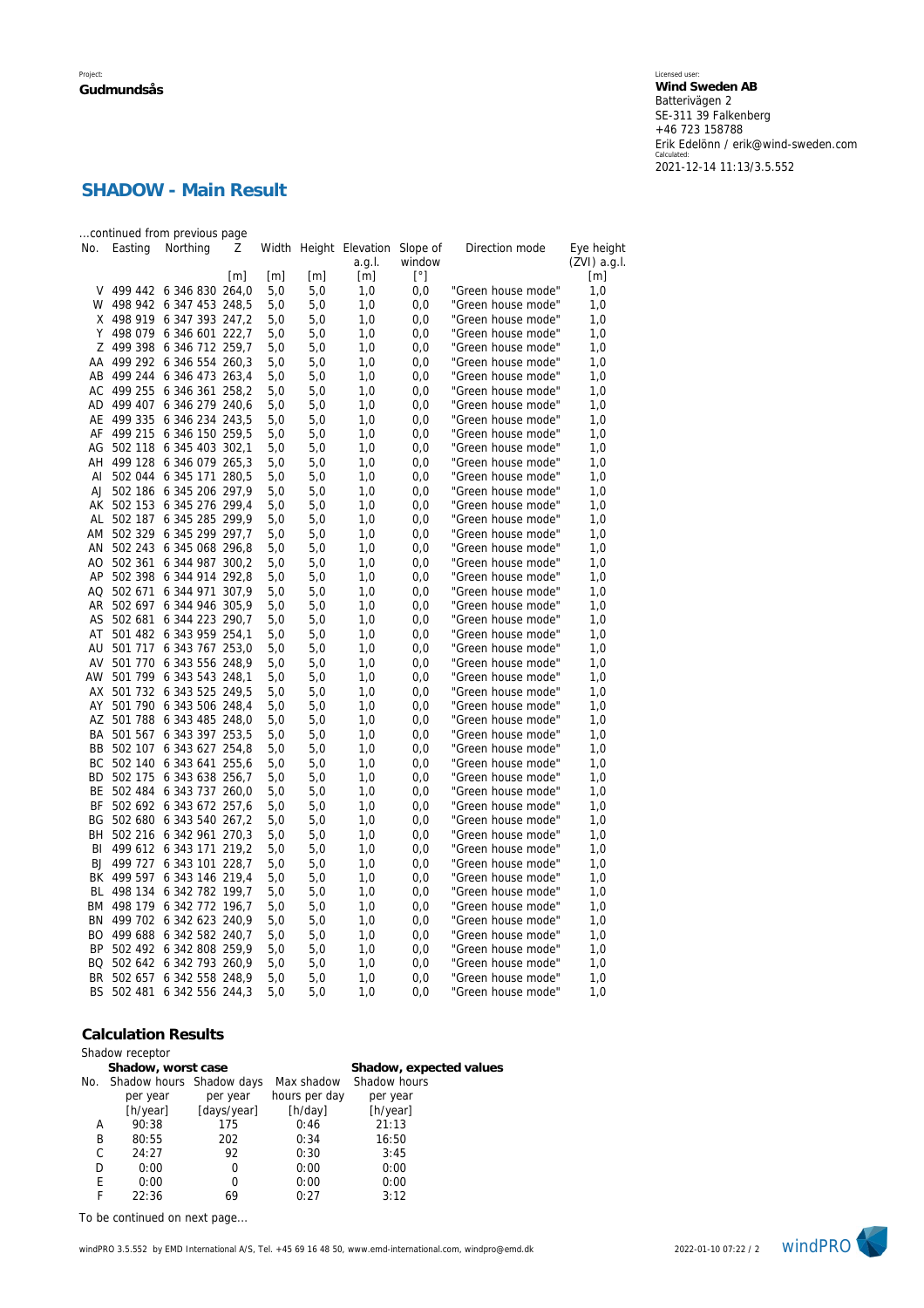Licensed user: **Wind Sweden AB**  Batterivägen 2 SE-311 39 Falkenberg +46 723 158788 Erik Edelönn / erik@wind-sweden.com Calculated: 2021-12-14 11:13/3.5.552

# **SHADOW - Main Result**

|           | continued from previous page |                         |                             |                          |  |  |  |
|-----------|------------------------------|-------------------------|-----------------------------|--------------------------|--|--|--|
|           | Shadow, worst case           |                         |                             | Shadow, expected values  |  |  |  |
| No.       | Shadow hours<br>per year     | Shadow days<br>per year | Max shadow<br>hours per day | Shadow hours<br>per year |  |  |  |
|           | [h/year]                     | [days/year]             | [h/day]                     | [h/year]                 |  |  |  |
| G         | 23:56                        | 70                      | 0:28                        | 3:21                     |  |  |  |
| Η         | 27:59                        | 76                      | 0:30                        | 3:42                     |  |  |  |
| I         | 29:09                        | 78                      | 0:30                        | 4:01                     |  |  |  |
| J         | 27:55                        | 77                      | 0:30                        | 3:59                     |  |  |  |
| К         | 36:37                        | 88                      | 0:34                        | 5:06                     |  |  |  |
| Г<br>M    | 43:22<br>42:39               | 96<br>97                | 0:37<br>0:37                | 5:55<br>6:17             |  |  |  |
| Ν         | 64:05                        | 135                     | 0:41                        | 7:05                     |  |  |  |
| O         | 16:44                        | 63                      | 0:28                        | 2:18                     |  |  |  |
| Ρ         | 18:05                        | 65                      | 0:29                        | 2:31                     |  |  |  |
| Q         | 36:16                        | 118                     | 0:29                        | 5:19                     |  |  |  |
| R         | 13:13                        | 53                      | 0:25                        | 2:14                     |  |  |  |
| S         | 7:22                         | 36                      | 0:19                        | 0:52                     |  |  |  |
| T         | 9:40                         | 40                      | 0:22                        | 1:09                     |  |  |  |
| U<br>V    | 72:37                        | 186                     | 0:33                        | 14:56                    |  |  |  |
| W         | 66:47<br>23:53               | 140<br>71               | 0:49<br>0:27                | 15:38<br>4:27            |  |  |  |
| Χ         | 23:30                        | 68                      | 0:27                        | 4:34                     |  |  |  |
| Υ         | 0:00                         | 0                       | 0:00                        | 0:00                     |  |  |  |
| Z         | 61:39                        | 134                     | 0:46                        | 14:20                    |  |  |  |
| AA        | 69:20                        | 165                     | 0:40                        | 14:55                    |  |  |  |
| AB        | 74:26                        | 185                     | 0:37                        | 15:31                    |  |  |  |
| АC        | 83:36                        | 187                     | 0:36                        | 17:02                    |  |  |  |
| AD        | 50:47                        | 131                     | 0:31                        | 6:08                     |  |  |  |
| AE        | 55:37                        | 153                     | 0:30<br>0:30                | 7:57                     |  |  |  |
| AF<br>AG  | 53:54<br>52:16               | 144<br>103              | 0:55                        | 9:53<br>11:48            |  |  |  |
| AH        | 48:06                        | 137                     | 0:29                        | 9:16                     |  |  |  |
| AI        | 79:21                        | 155                     | 0:42                        | 18:20                    |  |  |  |
| AJ        | 53:12                        | 134                     | 0:46                        | 12:37                    |  |  |  |
| АK        | 55:20                        | 127                     | 0:52                        | 12:57                    |  |  |  |
| AL        | 50:36                        | 120                     | 0:52                        | 11:41                    |  |  |  |
| AM        | 29:29                        | 81                      | 0:32                        | 6:30                     |  |  |  |
| AN        | 54:59                        | 149                     | 0:33                        | 12:58                    |  |  |  |
| AO<br>AP  | 35:39<br>39:47               | 110<br>118              | 0:30<br>0:28                | 8:33<br>9:35             |  |  |  |
| AQ        | 14:02                        | 60                      | 0:22                        | 3:16                     |  |  |  |
| AR        | 13:46                        | 60                      | 0:22                        | 3:13                     |  |  |  |
| AS        | 7:49                         | 32                      | 0:22                        | 2:01                     |  |  |  |
| AT        | 77:33                        | 162                     | 0:45                        | 17:56                    |  |  |  |
| AU        | 45:42                        | 111                     | 0:37                        | 11:09                    |  |  |  |
| AV        | 49:59                        | 121                     | 0:35                        | 12:34                    |  |  |  |
| AW        | 48:01                        | 120                     | 0:34                        | 12:05                    |  |  |  |
| АX<br>AY  | 49:37<br>47:10               | 117<br>116              | 0:37<br>0:35                | 12:24<br>11:47           |  |  |  |
| ΑZ        | 46:19                        | 115                     | 0:35                        | 11:33                    |  |  |  |
| ΒA        | 52:48                        | 101                     | 0:44                        | 14:07                    |  |  |  |
| BB        | 21:28                        | 72                      | 0:27                        | 5:22                     |  |  |  |
| BC        | 20:12                        | 70                      | 0:26                        | 4:58                     |  |  |  |
| <b>BD</b> | 18:38                        | 66                      | 0:25                        | 4:34                     |  |  |  |
| BE        | 16:58                        | 69                      | 0:21                        | 3:45                     |  |  |  |
| BF        | 0:00                         | $\mathbf 0$             | 0:00                        | 0:00                     |  |  |  |
| BG<br>BH  | 0:00<br>11:03                | $\mathbf 0$<br>41       | 0:00<br>0:23                | 0:00<br>2:59             |  |  |  |
| BI        | 25:52                        | 70                      | 0:30                        | 8:04                     |  |  |  |
| BJ        | 36:58                        | 78                      | 0:32                        | 11:13                    |  |  |  |
| ΒK        | 26:05                        | 72                      | 0:29                        | 8:07                     |  |  |  |
| BL        | 0:00                         | $\mathbf 0$             | 0:00                        | 0:00                     |  |  |  |
| ΒM        | 0:00                         | 0                       | 0:00                        | 0:00                     |  |  |  |
| BN        | 0:00                         | 0                       | 0:00                        | 0:00                     |  |  |  |
| ВO        | 0:00                         | 0                       | 0:00                        | 0:00                     |  |  |  |
| BP        | 0:00                         | $\boldsymbol{0}$<br>0   | 0:00<br>0:00                | 0:00                     |  |  |  |
| ΒQ        | 0:00                         |                         |                             | 0:00                     |  |  |  |

*To be continued on next page...*